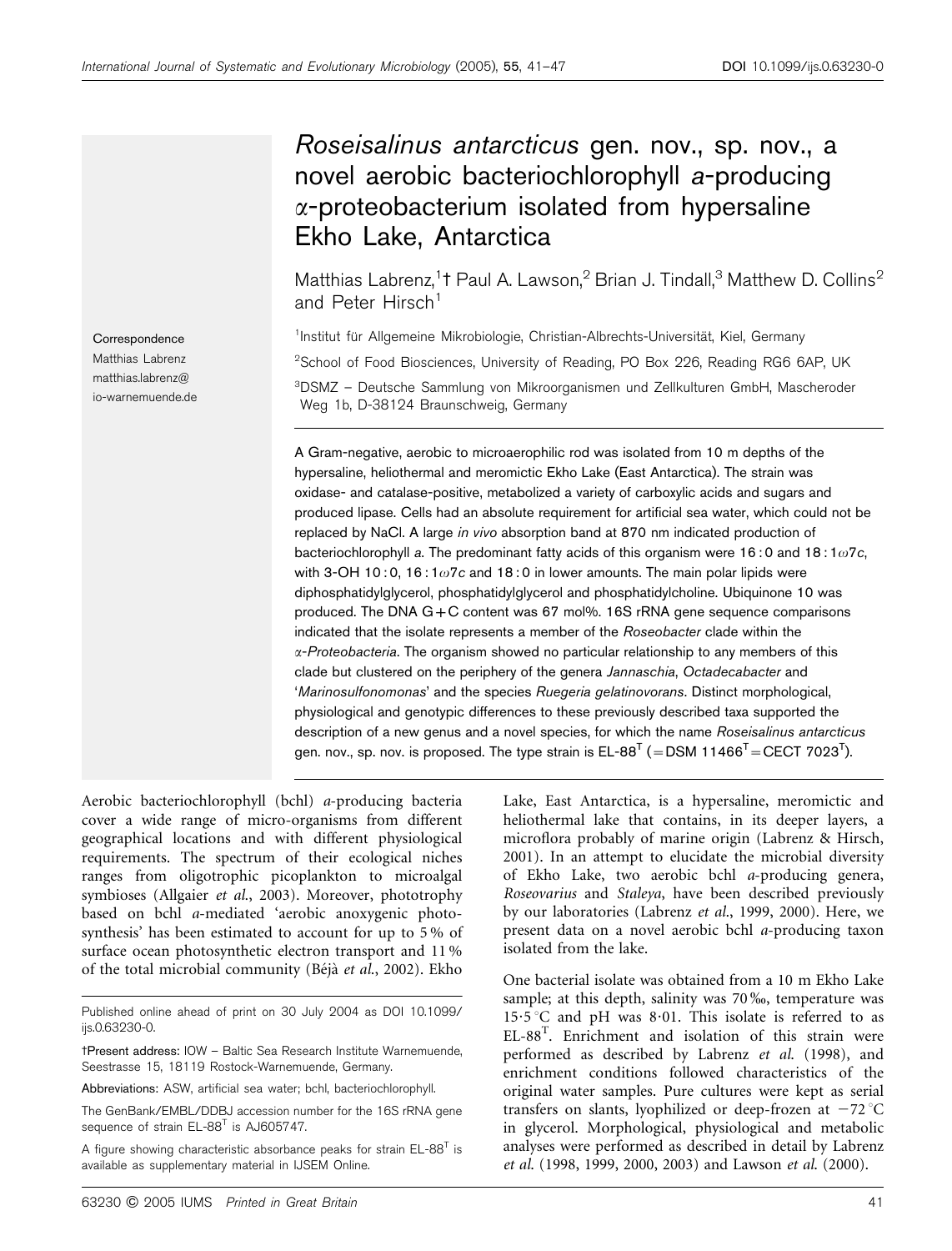Analysis of fatty acid methyl esters was carried out with 20 mg freeze-dried biomass and using methods that allowed selective hydrolysis of ester- and amide-linked fatty acids as described previously (Labrenz et al., 2000). Respiratory lipoquinones and polar lipids were extracted from 100 mg freeze-dried material using the two-stage method and analysed according to the methods of Tindall (1990a, b). Cell-wall diamino acids were separated by onedimensional TLC on cellulose plates using the solvent system of Rhuland *et al.* (1955). DNA  $G + C$  contents were analysed according to Mesbah et al. (1989) as described by us previously (Labrenz et al., 1998).

16S rRNA gene sequence fragments were generated by PCR using universal primers pA (positions 8–28 of the Escheri*chia coli* numbering) and  $pH^*$  (1542–1522). The amplified products were purified using a QIAquick PCR Purification Kit (Qiagen) and sequenced directly using primers to conserved regions of the rRNA gene. Sequencing was performed using a PRISM Taq Dyedeoxy Terminator Cycle Sequencing Kit and an automatic DNA sequencer (model 373A, both from Applied Biosystems). To establish the closest relatives to the strain  $EL-88^T$ , preliminary searches in the EMBL database were performed with the program FASTA (Pearson & Lipman, 1988). Closely related sequences were retrieved from EMBL and aligned with the newly determined sequences using the program DNATOOLS (Rasmussen, 1995). The resulting multiple sequence alignment had approximately 100 bases at the 5' end of the molecule omitted from further analysis because of alignment uncertainties resulting from the highly variable region V1, using the program GENEDOC (Nicholas et al., 1997). A phylogenetic tree was constructed according to the neighbour-joining method (Saitou & Nei, 1987) with the programs DNATOOLS and TreeView (Page, 1996), and the

stability of the groupings was estimated by bootstrap analysis (1000 replications).

The isolate was a motile Gram-negative rod with one or both cell poles narrower (Fig. 1a–c). However, neither position nor number of flagella could be determined. Holdfast structures were often produced (Fig. 1d) and cells had a strong tendency to form rosettes (Fig. 1). Spores were not produced. Polymers were probably secreted (Fig. 1d), but this was not analysed further. Poly- $\beta$ hydroxybutyrate was present. Cell growth appeared to be monopolar because one cell end was usually narrower and shorter, possibly indicating a budding process. Cell size was in the range  $0.90-1.02 \times 2.18-4.20 \mu m$  with a mean size of  $0.96 \times 3.19$  µm.

Aerobic to microaerophilic growth was visible after 3– 5 days at 20 °C on peptone/yeast/glucose/vitamin (PYGV) medium (Labrenz et al., 1998, and references herein) plus 25 ‰ artificial sea water (ASW) (Lyman & Fleming, 1940). Colonies were 2 mm in diameter, circular with regular edges, smooth, convex and red. Growth in liquid cultures occurred as small aggregates. The temperature range for growth was  $< 3-33.5$  °C. Optimal growth occurred between 16 and 26 °C at pH 5 $\cdot$ 5–9 $\cdot$ 0. Optimal pH for growth was 7.0–7.8. Requirements for Na<sup>+</sup>, Cl<sup>-</sup>, K<sup>+</sup>, Mg<sup>2+</sup>, Ca<sup>2+</sup> or  $SO_4^{2-}$  were studied in PYGV+ASW, where Na<sup>+</sup> was exchanged with  $K^+$ , Mg<sup>2+</sup> with Ca<sup>2+</sup>, Cl<sup>-</sup> with SO<sub>4</sub><sup>-</sup> and vice versa. The isolate had an absolute requirement for Na<sup>+</sup> as well as for Cl<sup>-</sup>; K<sup>+</sup>, Mg<sup>2+</sup>, Ca<sup>2+</sup> and  $SO_4^{2-}$  could be replaced by other ions. Tolerance for NaCl could not be detected because growth was not detected without ASW. Osmotolerance ranged from 10 to 130‰ ASW, with optimum growth at 50–90 %. Growth did not occur on glucose anaerobically in the absence of nitrate. Cells did



Fig. 1. (a-c) Phase-contrast light micrographs of strain  $EL-88<sup>T</sup>$  on an agar-coated slide (Pfennig & Wagener, 1986). Bars, 10 um. (d) Electron micrograph of an ultrathin section of cells of strain  $EL-88<sup>T</sup>$  stained with uranyl acetate/lead citrate. Arrows indicate holdfast structures. Cells are attached to potentially self-secreted polymeric substances. Bar,  $1 \mu m$ .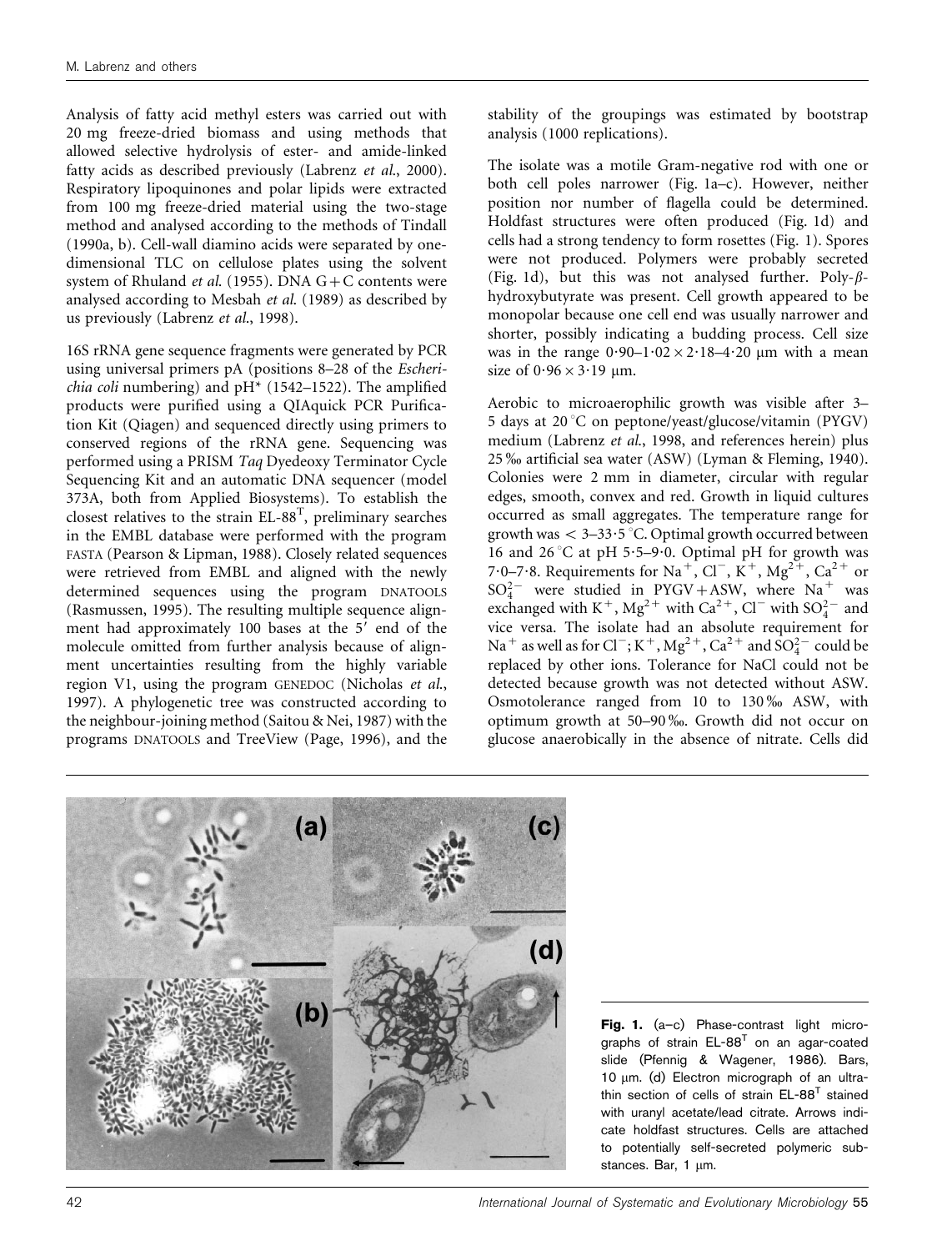not grow photoautotrophically with  $H_2/CO_2$  (80:20) or photo-organotrophically with acetate or glutamate.

Strain EL-88T exhibited peroxidase, catalase and cytochrome oxidase activity. Cell growth did not depend on vitamins. Weak assimilatory nitrate reduction to nitrite occurred.

Growth of the isolate on different carbon sources as well as further characteristics are given in the species description. The isolate did not grow in a minimal medium (Labrenz et al., 1998) with  $0.2\%$  (w/v) methanol or citric acid. With the API 50CH system the following carbon sources were not metabolized: erythritol, adonitol, methyl  $\beta$ -D-xyloside, D-mannose, L-sorbose, dulcitol, sorbitol, methyl a-Dmannoside, methyl a-D-glucoside, N-acetylglucosamine, amygdalin, arbutin, salicin, lactose, trehalose, inulin, melezitose, D-raffinose, amidone, glycogen, xylitol, Dturanose, D-tagatose, L-arabitol, gluconic acid and 2- as well as 5-ketogluconic acid. In the Biolog system, the isolate did not metabolize a-cyclodextrin, dextrin, glycogen, Tween 80, N-acetyl-D-galactosamine, N-acetylglucosamine, adonitol, L-arabinose, D-arabitol, cellobiose, i-erythritol, D-fructose, L-fucose, D-galactose, gentiobiose, a-D-glucose,  $m$ -inositol,  $\alpha$ -lactose,  $\alpha$ -D-lactose-lactulose, maltose, Dmannitol, D-mannose, D-melibiose, methyl  $\beta$ -D-glucoside, psicose, D-raffinose, L-rhamnose, D-sorbitol, sucrose, D-trehalose, turanose, xylitol, methylpyruvate, monomethylsuccinate, cis-aconitic acid, formic acid, D-galactonic acid, lactone, D-galacturonic acid, D-gluconic acid, Dglucosaminic acid, D-glucuronic acid, a-hydroxybutyric acid,  $\beta$ -hydroxybutyric acid,  $\gamma$ -hydroxybutyric acid, p-hydroxyphenylacetic acid, a-ketobutyric acid, a-ketoglutaric acid, a-ketovaleric acid, DL-lactic acid, malonic acid, quinic acid, sebacic acid, succinic acid, succinamic acid, glucuronamide, alaninamide, D-alanine, L-alanine, L-alanylglycine, L-asparagine, L-aspartic acid, L-glutamic acid, glycyl L-aspartic acid, glycyl-L-glutamic acid, L-histidine, hydroxy-L-proline, L-leucine, L-ornithine, L-phenylalanine, L-proline, L-pyroglutamic acid, D-serine, L-serine, L-threonine, DL-carnitine,  $\gamma$ -aminobutyric acid, urocanic acid, inosine, uridine, phenylethylamine, putrescine, 2-aminoethanol, 2,3-butanediol, glycerol, DL-a-glycerophosphate, glucose 1-phosphate or glucose 6-phosphate.

Bchl *a* was present in cell suspensions of strain  $EL-88<sup>T</sup>$ grown aerobically in sporadic dim light. Characteristic absorbance values were found, with a larger peak at 870 nm and smaller peaks at 800–801 nm and 590–592 nm (data available as supplementary material in IJSEM Online). These differed from the maxima of bchl a-containing Roseobacter denitrificans, Roseobacter litoralis, Staleya guttiformis and Roseovarius tolerans (Table 1). Other features, such as carotenoids, were not characterized further. Unlike for Roseobacter denitrificans, vesicular structures of intracytoplasmic membrane systems (Harashima et al., 1982) were not found in ultra-thin sections of aerobically grown cells (Fig. 1d).

Table 1. In vivo absorption band of Roseisalinus antarcti $cus$  EL-88<sup>T</sup> and other aerobic bchl a-producing members of the Roseobacter group

Taxa: 1, EL-88<sup>T</sup>; 2, Roseobacter; 3, Staleya guttiformis EL-38<sup>T</sup>; 4, Roseovarius tolerans  $EL-172^T$ . Data from Shiba (1991) and Labrenz et al. (1999, 2000).

| Absorption band (nm) | 2 | 4    |
|----------------------|---|------|
| Small                |   |      |
| 589-592              |   | $^+$ |
| 799-802              |   |      |
| Large                |   |      |
| 805-807              |   |      |
| 861-862              |   |      |
| 868-873              |   |      |
| 877-879              |   |      |
|                      |   |      |

The peptidoglycan of this organism contained mesodiaminopimelic acid. The strain contained diphosphatidylglycerol, phosphatidylglycerol and phosphatidylcholine, but no phosphatidylmonomethylamine or phosphatidylethanolamine. In addition, cells contained one and three unidentified phospho and amino lipids, respectively. The only respiratory lipoquinone detected was ubiquinone 10. Dominant cellular fatty acids were  $16:0$  and  $18:1\omega7c$ , with 3-OH 10:0,  $16:1\omega$ 7c and 18:0 present in smaller amounts. Fatty acids  $16:1\omega$ 7c and  $18:0$  were released by methods which indicated that they were amide-linked. The presence of ubiquinone 10 as the dominant respiratory lipoquinone is characteristic of members of the  $\alpha$ -Proteobacteria. The predominant fatty acid 18:1 $\omega$ 7c, accounting for approximately 62 % of the total fatty acids, is a feature characteristic of several major phyletic groups within the *x-Proteobacteria*. The presence of 3-OH 10:0 is indicative that the novel isolate belonged within the same phyletic group as members of the genera Jannaschia, Octadecabacter, Staleya, Sulfitobacter and Roseobacter.

The DNA  $G + C$  content of the newly isolated strain was found to be  $66.8-66.9$  mol%. Characteristics differentiating strain EL-88<sup>T</sup> from other related organisms are shown in Table 2.

To establish the phylogenetic affinities of the isolate, the almost-complete 16S rRNA gene sequence was determined. Sequence searches of the EMBL database revealed that the novel organism was related to the a-Proteobacteria (data not shown). Pairwise analysis revealed that the novel isolate displayed highest 16S rRNA gene sequence similarity with the members of the Roseobacter clade of organisms (90–94 %). Other species belonging to the  $\alpha$ -Proteobacteria examined showed lower levels of similarity. An unrooted tree constructed using the neighbour-joining method shows the phylogenetic position of strain  $EL-88<sup>T</sup>$  among the Proteobacteria, defined by the Roseobacter clade of organisms (Fig. 2). All associations showing bootstrap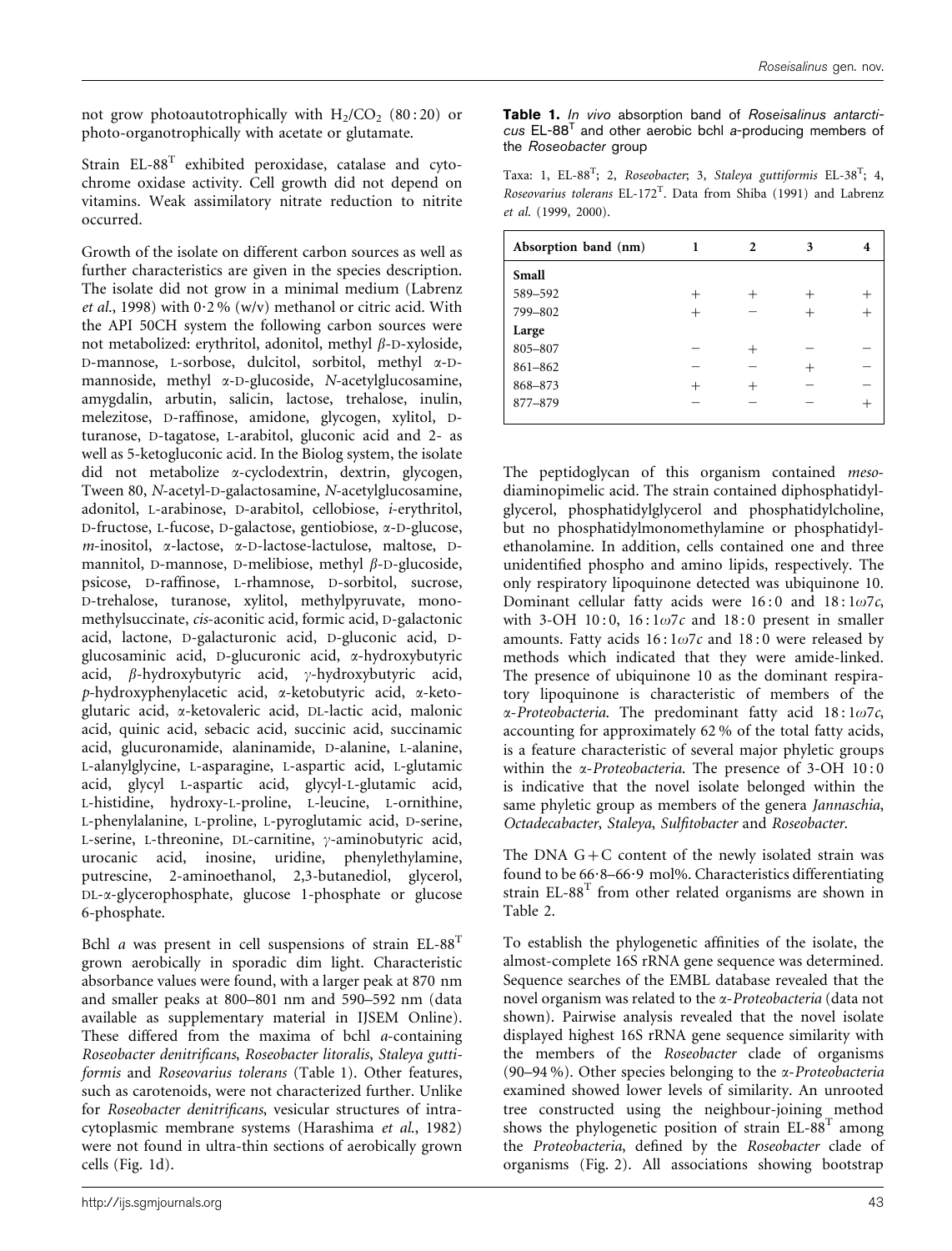## Table 2. Differential characteristics of Roseisalinus antarcticus EL-88<sup>T</sup> and related species

Taxa: 1, EL-88<sup>T</sup>; 2, Jannaschia helgolandensis DSM 14858<sup>T</sup>; 3, Ruegeria gelatinovorans ATCC 25655<sup>T</sup>; 4, Octadecabacter arcticus 238<sup>T</sup>; 5, 'Marinosulfonomonas methylotropha' PSCH4; 6, Staleya guttiformis EL-38T ; 7, Roseobacter litoralis OCh 149T ; 8, Roseovarius tolerans DSM 11457<sup>T</sup>; 9, Sulfitobacter pontiacus DSM 10014<sup>T</sup>; 10, Ruegeria algicola ATCC 51440<sup>T</sup>. Data from Wagner-Döbler et al. (2003), Rüger & Höfle (1992), Uchino et al. (1998), Gosink et al. (1997), Holmes et al. (1997), Labrenz et al. (1999, 2000), Shiba (1991), Sorokin (1995) and Lafay et al. (1995). V, Variable; W, weak; ND, not determined;  $+$ , positive;  $(+)$ , weakly positive;  $-$ , negative.

| Characteristic                 | $\mathbf{1}$             | $\boldsymbol{2}$         | $\overline{\mathbf{3}}$  | $\boldsymbol{4}$         | 5                        | 6                         | 7                        | 8                        | 9                        | 10                       |
|--------------------------------|--------------------------|--------------------------|--------------------------|--------------------------|--------------------------|---------------------------|--------------------------|--------------------------|--------------------------|--------------------------|
| Morphology:                    |                          |                          |                          |                          |                          |                           |                          |                          |                          |                          |
| Rosettes formed                |                          | $-*$                     | $-+$                     | $\overline{\phantom{0}}$ |                          | $\! +$                    | $\equiv$                 |                          |                          |                          |
| Budding cell division          | $^{+}$                   | $^{+}$                   | $\rm ND$                 | $\overline{\phantom{0}}$ | ND                       | $^{+}$                    |                          |                          | $^{+}$                   |                          |
| Physiology:                    |                          |                          |                          |                          |                          |                           |                          |                          |                          |                          |
| Oxidase                        |                          | $\! +$                   | $^{+}$                   | $\overline{\phantom{0}}$ | $^{+}$                   | $^{+}$                    | $^{+}$                   |                          | $^{+}$                   | $^{+}$                   |
| Bchl a                         | $^{+}$                   | $\overline{\phantom{0}}$ | $\overline{\phantom{0}}$ |                          | $\overline{\phantom{0}}$ | $\ensuremath{\mathbf{V}}$ | $^{+}$                   | $^{+}$                   |                          |                          |
| Growth at 5°C                  | $^{+}$                   | $\overline{\phantom{0}}$ | $(+)$                    | $^{+}$                   | $\qquad \qquad -$        | $^{+}$                    | $^{+}$                   | $^{+}$                   | $^{+}$                   | $\overline{\phantom{a}}$ |
| Growth at 37 °C                | $\equiv$                 | $\overline{\phantom{0}}$ | $\overline{\phantom{m}}$ | $\overline{\phantom{0}}$ | $^{+}$                   | $\overline{\phantom{0}}$  | $\overline{\phantom{0}}$ | $^{+}$                   |                          | $^{+}$                   |
| Tween 80 hydrolysis            | $\overline{\phantom{0}}$ | $\overline{\phantom{0}}$ | ND                       | <b>ND</b>                | <b>ND</b>                | $^{+}$                    | $^{+}$                   |                          |                          |                          |
| Gelatinase                     | $\equiv$                 | $\equiv$                 | $+$                      | $\overline{\phantom{0}}$ | N <sub>D</sub>           | $\equiv$                  | $^{+}$                   |                          | $\equiv$                 | $+$                      |
| Vitamin requirement            |                          | $\rm ND$                 | $\rm ND$                 | $^{+}$                   | N <sub>D</sub>           | $^{+}$                    | $^{+}$                   | $^{+}$                   | ND#                      | $\rm ND$                 |
| Susceptibility to tetracycline |                          | ND                       | ND                       | ND                       | $^{+}$                   | $^{+}$                    | $^{+}$                   |                          | ND                       | $^{+}$                   |
| Carbon sources:                |                          |                          |                          |                          |                          |                           |                          |                          |                          |                          |
| Acetate                        |                          | $\overline{\phantom{0}}$ | $^{+}$                   | $\overline{\phantom{0}}$ | $\! + \!\!\!\!$          | $^{+}$                    | $^{+}$                   |                          | $^{+}$                   | $^{+}$                   |
| Pyruvate                       | $^{+}$                   | —                        | $^{+}$                   | V                        | $\! + \!\!\!\!$          | $^{+}$                    | $^{+}$                   |                          |                          | $^{+}$                   |
| Glutamate                      | $^{+}$                   |                          | <b>ND</b>                | V                        | $\overline{\phantom{m}}$ | $^{+}$                    | $^{+}$                   | $^{+}$                   | $^{+}$                   | $\! + \!$                |
| Butyrate                       | $^{+}$                   | $\equiv$                 | ND                       | $\equiv$                 | N <sub>D</sub>           | $\equiv$                  | $\overline{\phantom{0}}$ | W                        |                          | $-\S$                    |
| Methanesulfonic acid           | $+$                      | $\rm ND$                 | $\rm ND$                 | ND                       | $^{+}$                   | -                         | $\rm ND$                 | $\overline{\phantom{m}}$ | ND                       | $\rm ND$                 |
| Methanol                       |                          | $\overline{\phantom{0}}$ | $\rm ND$                 | $\qquad \qquad -$        | $^{+}$                   | $\equiv$                  | $\overline{\phantom{0}}$ | $\overline{\phantom{0}}$ | N <sub>D</sub>           | $\qquad \qquad -$        |
| Fatty acids (%):               |                          |                          | $\mathbf{H}$             |                          |                          |                           | $\overline{\mathsf{S}}$  |                          | $\#$ **                  | $\overline{\mathbf{S}}$  |
| $3-OH$ $10:0$                  | 1.9                      | 4.5                      |                          | $\overline{4}$           | ND                       | 5.9                       | 1.9                      | $\overline{\phantom{m}}$ | 3.6                      | $\overline{\phantom{0}}$ |
| 12:1                           |                          | 3.4                      |                          | $\overline{\phantom{0}}$ | N <sub>D</sub>           | $\overline{\phantom{0}}$  | $\equiv$                 | $\overline{\phantom{m}}$ | $\equiv$                 | $\overline{\phantom{0}}$ |
| $3-OH$ $12:1$                  | $\equiv$                 | $\overline{\phantom{0}}$ |                          | $\overline{\phantom{0}}$ | ND                       | $\overline{\phantom{0}}$  | $\equiv$                 | 3.6                      | $=$                      |                          |
| $2-OH$ 12:0                    |                          | $\overline{\phantom{0}}$ |                          | $\overline{\phantom{0}}$ | <b>ND</b>                | $\overline{\phantom{0}}$  | $\overline{\phantom{0}}$ | 2.4                      | $\overline{\phantom{0}}$ |                          |
| $3-OH$ $12:0$                  |                          | $\equiv$                 | $^{+}$                   | $\overline{\phantom{0}}$ | N <sub>D</sub>           | $\overline{\phantom{0}}$  | $\overline{\phantom{0}}$ | $\frac{1}{2}$            | $\equiv$                 |                          |
| $3-OH$ $14:1$                  |                          | $2.1$ ††                 |                          | $\overline{\phantom{0}}$ | N <sub>D</sub>           | $2 \cdot 1$               | 3.9                      |                          | 2.0                      |                          |
| $3-OH$ $14:0$                  |                          | 1.4                      |                          | $\overline{\phantom{0}}$ | ND                       |                           |                          | $\overline{\phantom{m}}$ |                          |                          |
| $16:1\omega$ 7c                | $2 \cdot 1$              | $\overline{\phantom{0}}$ |                          | 8                        | N <sub>D</sub>           | $\equiv$                  | $\equiv$                 | 0.8                      | 1·2                      | $\overline{\phantom{0}}$ |
| 16:0                           | $15 \cdot 1$             |                          |                          | 6                        | <b>ND</b>                | 3.9                       | $1 \cdot 1$              | 6.2                      | 8·1                      | 1.6                      |
| 17:0                           | $\equiv$                 | 1.0                      |                          | $\overline{\phantom{0}}$ | N <sub>D</sub>           | $\qquad \qquad -$         | $\equiv$                 | $\overline{\phantom{m}}$ |                          | $\equiv$                 |
| $18:2 \ddagger \ddagger$       | $\overline{\phantom{0}}$ | $\equiv$                 |                          | $\overline{\phantom{0}}$ | ND                       | 5.3                       | 1.4                      | 10.6                     | $\equiv$                 | 1.6                      |
| Methyl 18:1                    | $\overline{\phantom{m}}$ | 7.6                      |                          | $\overline{\phantom{0}}$ | ND                       | $\overline{\phantom{0}}$  | $\overline{\phantom{0}}$ | $\equiv$                 | $\overline{\phantom{0}}$ | $\overline{\phantom{0}}$ |
| $18:1\omega7c$                 | 62.0                     | 45.0                     | $^{+}$                   | 75§§                     | <b>ND</b>                | 79.7                      | 88.8                     | 70.2                     | 79.1                     | 91.5                     |
| 18:0                           | 2.3                      | $11-7$                   | $^{+}$                   | $\overline{\phantom{0}}$ | N <sub>D</sub>           | 0.7                       | 1.3                      | 0.8                      | $\equiv$                 | $2 \cdot 2$              |
| Cyclo 19:0                     | $\overline{\phantom{m}}$ | 22.4                     |                          |                          | ND                       | $\qquad \qquad -$         | $\overline{\phantom{0}}$ |                          |                          |                          |
| 19:1                           |                          | $\overline{\phantom{0}}$ |                          | $\overline{\phantom{0}}$ | N <sub>D</sub>           | 1.4                       | $\overline{\phantom{0}}$ |                          | $\overline{\phantom{0}}$ | $\overline{\phantom{0}}$ |
| 20:0                           | $\equiv$                 | 1.0                      |                          | $\overline{\phantom{0}}$ | N <sub>D</sub>           | $\equiv$                  |                          | $\overline{\phantom{a}}$ |                          |                          |
| Polar lipids:                  |                          |                          |                          |                          |                          |                           | $\overline{\mathbf{S}}$  |                          | $**$                     | $\overline{\mathbf{S}}$  |
| Diphosphatidylglycerol         |                          | $^{+}$                   | $\rm ND$                 | ND                       | N <sub>D</sub>           | $\overline{\phantom{0}}$  | $^{+}$                   | $^{+}$                   | $^{+}$                   | $^{+}$                   |
| Phosphatidylethanolamine       | $\qquad \qquad -$        | $^{+}$                   | $\rm ND$                 | $\rm ND$                 | ND                       | $^{+}$                    | $\overline{\phantom{0}}$ | $^{+}$                   | $^{+}$                   | $^{+}$                   |
| Phosphatidylcholine            |                          | $^{+}$                   | <b>ND</b>                | <b>ND</b>                | ND                       | $^{+}$                    | $\overline{\phantom{0}}$ | $^{+}$                   | $^{+}$                   | $^{+}$                   |
| $G + C$ content (mol%)         | 67                       | $63.0 - 63.1$            | 59                       | 57                       | 57                       | $55.0 - 56.3$             | $56.0 - 58.8$            | $63.3 - 63.4$            | $61.7 - 62.5$            | $64 - 65$                |

\*Cells tend to form chains.

†Sometimes star-shaped aggregates formed.

#Yeast extract and thiamine stimulate growth.

§Uses butyrate according to Labrenz et al. (1999).

||Major fatty acids are 18 : 1 and 18 : 0. 3-OH 12 : 0 is present, but no 2-hydroxy fatty acids.

Data from Labrenz et al. (1999).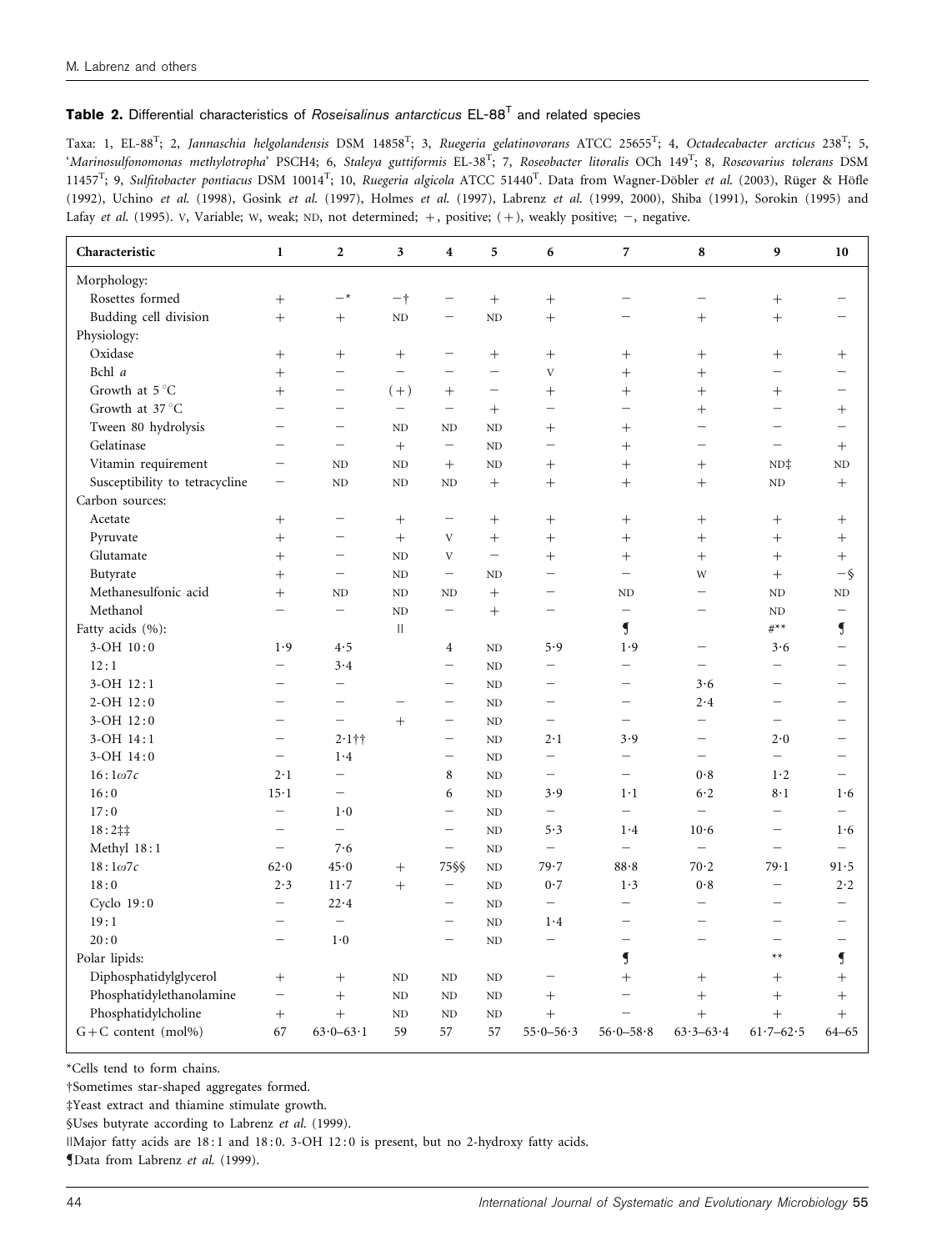Table 2. cont. #Grown on Marine Broth 2216 (Difco). \*\*Data from Labrenz et al. (2000).  $\dagger$ <sup>+</sup>3-OH 14:1 and/or 3-oxo 14:0. ##Second of two 18:2 isomers, which could not be identified further (Labrenz et al., 2000). §§Unclear: 18:1ω7c, 18:1ω9t or 18:1ω12t.

resampling values of 90 % or more in the neighbour-joining tree were confirmed by parsimony analysis. Analyses demonstrated that strain EL-88<sup>T</sup> formed a distinct lineage clustering with the genera Jannaschia, Octadecabacter and 'Marinosulfonomonas' and the species Ruegeria gelatinovorans. However,  $EL-88^T$  did not display a particularly close nor statistically significant association (as shown by bootstrap resampling) with any recognized taxa (Fig. 2). Indeed, from sequence divergence  $(>6\%)$  and tree topology considerations, strain  $EL-88^{T}$  appears to be equivalent in rank to the genera of the Roseobacter clade of organisms. However, it is also evident from the tree-making analyses that the genus Ruegeria, as currently recognized, is interspersed with several other taxa. To fulfil the criteria of being a monophyletic group, the genus Ruegeria (Uchino et al., 1998) should be restricted to the species Ruegeria atlantica and Ruegeria algicola. Note that the phylogenetic distinctiveness of the novel bacterium represented by strain EL- $88<sup>T</sup>$  is strongly supported by phenotypic considerations. Strain  $EL-88^{T}$  is distinguishable from its closest relative, Jannaschia helgolandensis, by its ability to form rosettes, production of bchl *a*, ability to grow at  $5^{\circ}C$ , and utilization of acetate, pyruvate, glutamate and butyrate. Dominant fatty acids of strain EL-88<sup>T</sup> are 16:0 and 18:1 $\omega$ 7c, whereas those of J. helgolandensis are methyl  $18:1$ ,  $18:1\omega$ 7c,  $18:0$ and cyclo 19:0, which in lower amounts are also found in Sagittula stellata (Gonzalez et al., 1997) and Antarctobacter heliothermus (Labrenz et al., 1998). Interestingly, neither strain  $EL-88<sup>T</sup>$  nor *J. helgolandensis* is able to grow with NaCl instead of ASW (Wagner-Döbler et al., 2003). However, from the combination of physiological characteristics, chemotaxonomic and biochemical tests, fatty acid profiles, polar lipid data and 16S rRNA gene sequence analyses it is evident that strain  $EL-88<sup>T</sup>$  represents a hitherto unknown lineage related to, but separate from, the genera Jannaschia, Octadecabacter and 'Marinosulfonomonas' and the species Ruegeria gelatinovorans. Therefore, based on both phenotypic and genotypic evidence, we propose that the novel strain  $EL-88^T$  be classified in a new genus, Roseisalinus gen. nov., as Roseisalinus antarcticus sp. nov.

#### Description of Roseisalinus gen. nov.

Roseisalinus (Ro.se.i.sal.in'us. L. adj. roseus rose-coloured; N.L. adj. salinus saline; N.L. masc. n. Roseisalinus the rosecoloured bacterium depending on ions).

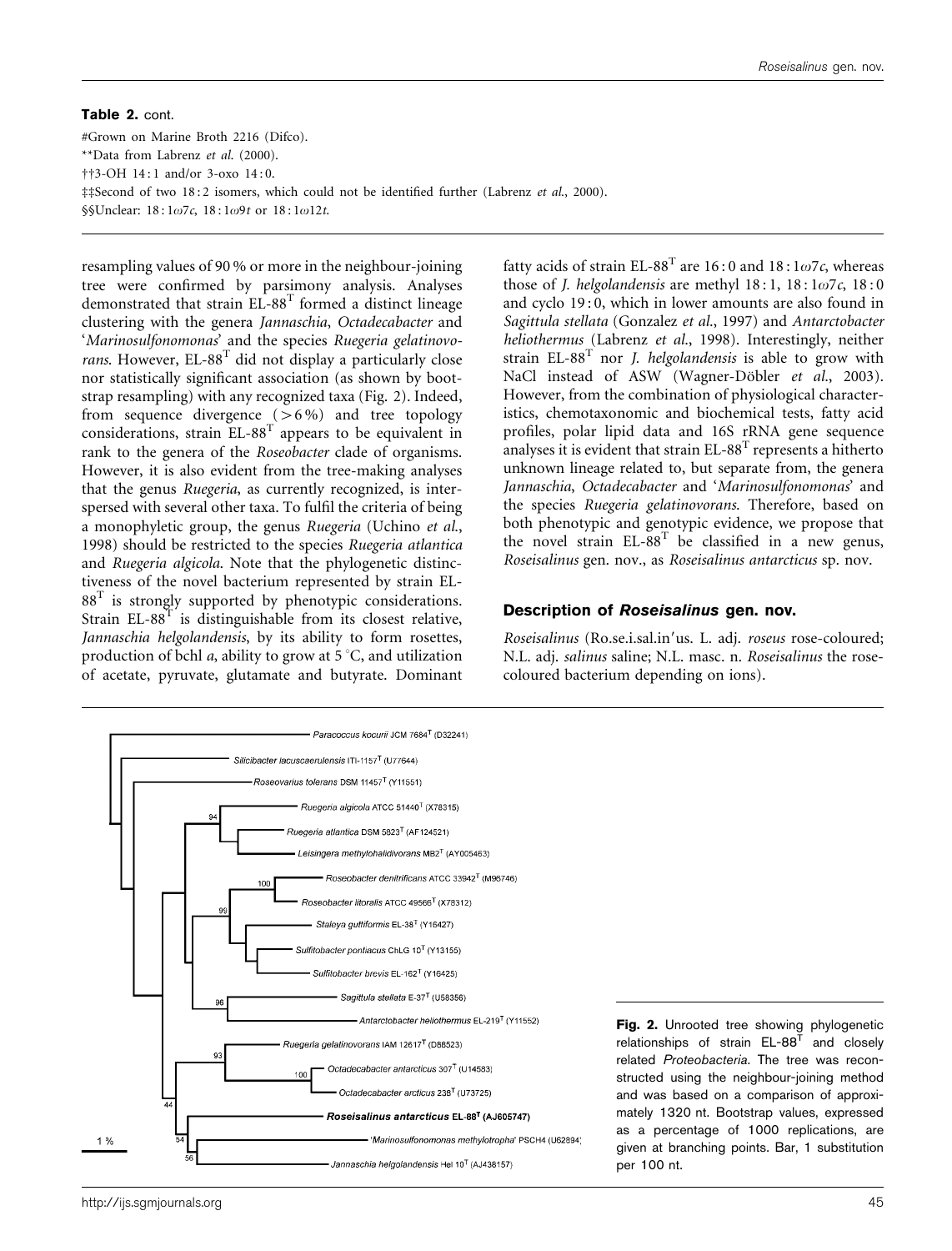Gram-negative motile rods. Cells contain poly- $\beta$ -hydroxybutyrate and do not form spores. The temperature range for growth is  $\langle 3-33.5 \rangle$ °C. They grow in the presence of 10–130 % ASW. Cells have an absolute requirement for  $Na<sup>+</sup>$  and  $Cl<sup>-</sup>$ , but NaCl cannot replace ASW. pH range for growth is  $5.5-9.5$ . Aerobic to microaerophilic heterotrophs growing on various carboxylic acids and sugars. Cells do not depend on vitamins. No growth on glucose anaerobically in the absence of nitrate. They do not grow photoautotrophically with  $H_2/CO_2$  (80:20) or photoorganotrophically with acetate or glutamate. Cells exhibit peroxidase, catalase and cytochrome oxidase activity. The peptidoglycan contains meso-diaminopimelic acid. Diphosphatidylglycerol, phosphatidylglycerol and phosphatidylcholine are present, but phosphatidylethanolamine and phosphatidylmonomethylamine are not. Dominant cellular fatty acids are  $16:0$  and  $18:1\omega$ 7c, with 3-OH  $10:0$ ,  $16:1\omega$ 7c and 18:0 present in smaller amounts. The respiratory quinone is Q-10. Isolated from water samples from Ekho Lake, Vestfold Hills, East Antarctica.

The type species is Roseisalinus antarcticus.

### Description of Roseisalinus antarcticus sp. nov.

Roseisalinus antarcticus (ant.arc'ti.cus. N.L. adj. antarcticus pertaining to the Antarctic).

Cell sizes are in the range  $0.90-1.02 \times 2.18-4.20 \mu m$ ; mean  $0.96 \times 3.19$  µm. One or both cell poles narrower. Cell growth is monopolar, indicating a budding process. Holdfast structures are often produced and cells have a strong tendency to form rosettes. Colonies on  $PYGV + ASW$ are 2 mm in diameter, circular with regular edges, smooth, convex and red. Growth in liquid cultures occurs as small aggregates. Bchl a is produced. Optimal growth occurs at 16–26 °C at concentrations of 50–90  $\%$  ASW. The optimum pH range is  $7.0-7.8$ . Cells are susceptible to chloramphenicol (30 mg), streptomycin (10 mg), polymyxin B (300 U) and penicillin G  $(10 \text{ U})$ , but not to tetracycline  $(30 \mu g)$ . Lipase activity, but DNA, gelatin, starch and alginate are not hydrolysed. Growth occurs on acetate, pyruvate, malate, butyrate, succinic acid, methanesulfonic acid, glutamic acid, cis-aconitic acid, itaconic acid, propionic acid, D-saccharic acid, bromosuccinic acid, Tween 40 (variably on Tween 80), glycerol, glucose, D-arabinose, L-arabinose, ribose, D-xylose, L-xylose, galactose, D-fructose, rhamnose, inositol, mannitol, aesculin, cellobiose, maltose, melibiose, sucrose, b-gentiobiose, D-lyxose, D-fucose, Lfucose, D-arabitol and thymidine. Nitrate is assimilatory slightly reduced to nitrite. Cells do not produce acid or acetoin from glucose. No production of sulfide or indole. The DNA  $G+C$  content is 67 mol%. Chemotaxonomic properties and other characteristics are as given for the genus.

Acknowledgements

We gratefully acknowledge the skilful technical assistance of B. Hoffmann, M. Beese, R. Emcke and J. Buschdorf. J. Siebert helped with the Antarctic fieldwork. We especially wish to thank the Australian Antarctic Division (Kingston, Tasmania) for supporting two visits to Antarctica. H. R. Burton (Australian Antarctic Division) and T. A. McMeekin (University of Tasmania, Hobart) supported this research with generous hospitality and much practical help. We thank the Deutsche Forschungsgemeinschaft (DFG) for grants Hi 68/16-3, Hi 68/19-3 and Hi 68/25-1-3, and the European Union for grants CT 93-0194 and CT 93-0119.

## References

Allgaier, M., Uphoff, H., Felske, A. & Wagner-Döbler, I. (2003). Aerobic anoxygenic photosynthesis in Roseobacter clade bacteria from diverse marine habitats. Appl Environ Microbiol 69, 5051–5059.

Béjà, O., Suzuki, M. T., Heidelberg, J. F., Nelson, W. C., Preston, C. M., Hamada, T., Eisen, J. A., Fraser, C. M. & DeLong, E. F. (2002). Unsuspected diversity among marine aerobic anoxygenic phototrophs. Nature 415, 630–633.

Gonzalez, J. M., Mayer, F., Moran, M. A., Hodson, R. E. & Whitman, W. B. (1997). Sagittula stellata gen. nov., sp. nov., a lignin-transforming bacterium from a coastal environment. Int J Syst Bacteriol 47, 773–780.

Gosink, J. J., Herwig, R. P. & Staley, J. T. (1997). Octadecabacter arcticus gen. nov., sp. nov., and O. antarcticus, sp. nov., nonpigmented, psychrophilic gas vacuolate bacteria from polar sea ice and water. Syst Appl Microbiol 20, 356–365.

Harashima, K., Nakagawa, M. & Murata, N. (1982). Photochemical activities of bacteriochlorophyll in aerobically grown cells of aerobic heterotrophs, Erythrobacter species (OCh 114) and Erythrobacter longus (OCh 101). Plant Cell Physiol 23, 185–193.

Holmes, A. J., Kelly, D. P., Baker, S. C., Thompson, A. S., De Marco, P., Kenna, E. M. & Murrell, J. C. (1997). Methylosulfonomonas methylovora gen. nov., sp. nov., and Marinosulfonomonas methylotropha gen. nov., sp. nov.: novel methylotrophs able to grow on methanesulfonic acid. Arch Microbiol 167, 46–53.

Labrenz, M. & Hirsch, P. (2001). Physiological diversity and adaptations of aerobic heterotrophic bacteria from different depths of hypersaline, heliothermal and meromictic Ekho Lake (East Antarctica). Polar Biol 24, 320–327.

Labrenz, M., Collins, M. D., Lawson, P. A., Tindall, B. J., Braker, G. & Hirsch, P. (1998). Antarctobacter heliothermus gen. nov., sp. nov., a budding bacterium from hypersaline and heliothermal Ekho Lake. Int J Syst Bacteriol 48, 1363–1372.

Labrenz, M., Collins, M. D., Lawson, P. A., Tindall, B. J., Schumann, P. & Hirsch, P. (1999). Roseovarius tolerans gen. nov., sp. nov., a budding bacterium with variable bacteriochlorophyll a production from hypersaline Ekho Lake. Int J Syst Bacteriol 49, 137–147.

Labrenz, M., Tindall, B. J., Lawson, P. A., Collins, M. D., Schumann, P. & Hirsch, P. (2000). Staleya guttiformis gen. nov., sp. nov., and Sulfitobacter brevis sp. nov., a-3-Proteobacteria from hypersaline, heliothermal and meromictic Antarctic Ekho Lake. Int J Syst Evol Microbiol 50, 303–313.

Labrenz, M., Lawson, P. A., Tindall, B. J., Collins, M. D. & Hirsch, P. (2003). Saccharospirillum impatiens gen. nov., sp. nov., a novel  $\gamma$ -proteobacterium isolated from hypersaline Ekho Lake (East Antarctica). Int J Syst Evol Microbiol 53, 653-660.

Lafay, B., Ruimy, R., de Traubenberg, C. R., Breittmayer, V., Gauthier, M. J. & Christen, R. (1995). Roseobacter algicola sp. nov.,